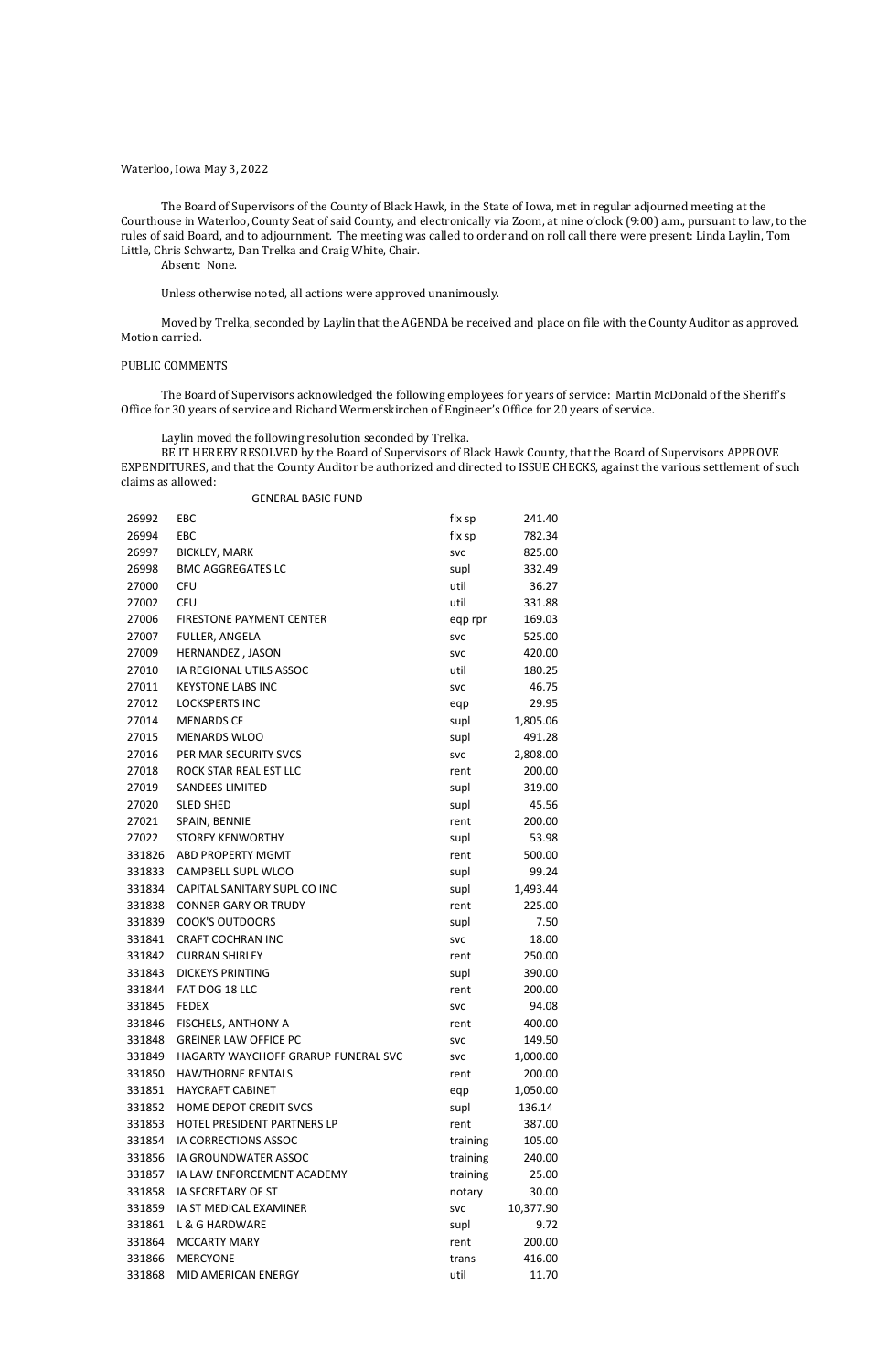| 331888 | MID AMERICAN ENERGY                   | util       | 52.53     |
|--------|---------------------------------------|------------|-----------|
| 331889 | MID AMERICAN ENERGY/SPEC ACCT         | util       | 279.30    |
| 331891 | <b>NAPA AUTO PARTS</b>                | supl       | 260.42    |
| 331892 | <b>NEW ERA RENTALS</b>                | rent       | 225.00    |
| 331893 | ODONNELL ACE HARDWARE INC             | supl       | 25.83     |
| 331894 | <b>OREILLY AUTOMOTIVE STORES</b>      | supl       | 140.24    |
| 331897 | POWESHIEK WATER ASSOC                 | util       | 304.20    |
| 331898 | PRESTO-X                              | <b>SVC</b> | 32.00     |
|        | 331899 PUBLIC AGENCY TRAINING COUNCIL | training   | 450.00    |
| 331901 | RAY O'HERRON CO INC                   | unif       | 228.81    |
| 331903 | <b>RIGHT CLICK PROPERTIES</b>         | rent       | 500.00    |
| 331904 | RUSSELL LAMSON LIMITED PARTNERSHIP    | rent       | 554.17    |
| 331905 | SAFARILAND LLC                        | eqp        | 40.99     |
| 331907 | <b>SHERWIN WILLIAMS</b>               | supl       | 147.37    |
| 331908 | SPAHN & ROSE LUMBER CO                | eqp        | 2,675.11  |
| 331913 | SUMMIT FOOD SVC, LLC                  | food       | 10,405.65 |
|        | 331914 SVS INVESTMENTS LLC            | rent       | 200.00    |
| 331915 | <b>TEDS HOME &amp; HARDWARE</b>       | eqp        | 34.99     |
| 331918 | UNITY POINT - ALLEN HOSPITAL          | <b>SVC</b> | 261.00    |
| 331921 | <b>WLOO CITY OF</b>                   | fuel       | 2,828.94  |
|        | 331922 WLOO WATER WORKS               | util       | 237.52    |
|        | <b>GENERAL SUPPLEMENTAL FUND</b>      |            |           |
| 27022  | <b>STOREY KENWORTHY</b>               | supl       | 25.07     |
| 331863 | LINN COUNTY                           | <b>SVC</b> | 450.00    |
| 331917 | <b>USPO</b>                           | postage    | 1,065.00  |
|        | <b>RURAL BASIC FUND</b>               |            |           |
| 331900 | <b>QUAD COUNTY FIREFIGHTERS ASSOC</b> | dues       | 350.00    |
|        | SECONDARY ROADS FUND                  |            |           |
| 26996  | <b>ASPRO INC</b>                      | supl       | 400.89    |
| 26998  | <b>BMC AGGREGATES LC</b>              | supl       | 32,359.91 |
| 27001  | <b>CFU</b>                            | util       | 17.00     |
| 27003  | <b>CFU</b>                            | util       | 52.73     |
| 27008  | <b>GORDON FLESCH CO INC</b>           | <b>SVC</b> | 89.60     |
| 27010  | IA REGIONAL UTILS ASSOC               | util       | 49.40     |
| 27020  | <b>SLED SHED THE</b>                  | eqp        | 33.33     |
| 331832 | CAMPBELL SUPL WLOO                    | supl       | 656.94    |
| 331847 | <b>GILBERTVILLE CITY OF</b>           | util       | 74.56     |
| 331855 | IA DIVISION OF LABOR SVCS             | <b>SVC</b> | 20.00     |
| 331860 | KOCH FAMILY LIMITED PARTNERSHIP       | ease       | 2,170.00  |
| 331862 | LA PORTE CITY UTILS                   | util       | 314.00    |
| 331883 | MID AMERICAN ENERGY                   | util       | 18.71     |
| 331884 | <b>MID AMERICAN ENERGY</b>            | util       | 10.38     |
| 331885 | MID AMERICAN ENERGY                   | util       | 14.94     |
| 331886 | MID AMERICAN ENERGY                   | util       | 496.37    |
| 331887 | MID AMERICAN ENERGY                   | util       | 11.15     |
| 331890 | MURPHY TRACTOR & EQUIPMENT CO         | supl       | 121.84    |
| 331895 | PHELPS UNIFORM SPECIALIST             | <b>SVC</b> | 59.93     |

| 331896 POMP'S TIRE SVC    | egp  | 4,899.50 |
|---------------------------|------|----------|
| 331910 STAR EQUIPMENT LTD | supl | 139.22   |
| 331911 STOKES WELDING     | supl | 319.00   |
| 331916 TRUCK CENTER CO    | eap  | 129.30   |
| 331920 VERIZON WIRELESS   | util | 809.03   |
|                           |      |          |

# JAIL COMMISSARY FUND

| 27013 | MCKEE FOODS                        | food    | 81.45    |
|-------|------------------------------------|---------|----------|
|       | 331923 YOUNG PLUMBING & HEATING CO | egp rpr | 1,867.08 |

### CONSERVATION TRUST FUND

| 27014  | <b>MENARDS CF</b>          | supl | 39.11  |
|--------|----------------------------|------|--------|
| 331828 | ALTEC INDUSTRIES INC       | supl | 60.42  |
| 331829 | AMAZON CAPITAL SVCS INC    | supl | 113.72 |
| 331830 | AQUATICS & EXOTICS OF WLOO | supl | 92.44  |
| 331902 | REBEL METALWORKS           | egp  | 405.94 |
|        | 331912 STRATEGIC IMAGING   | supl | 879.00 |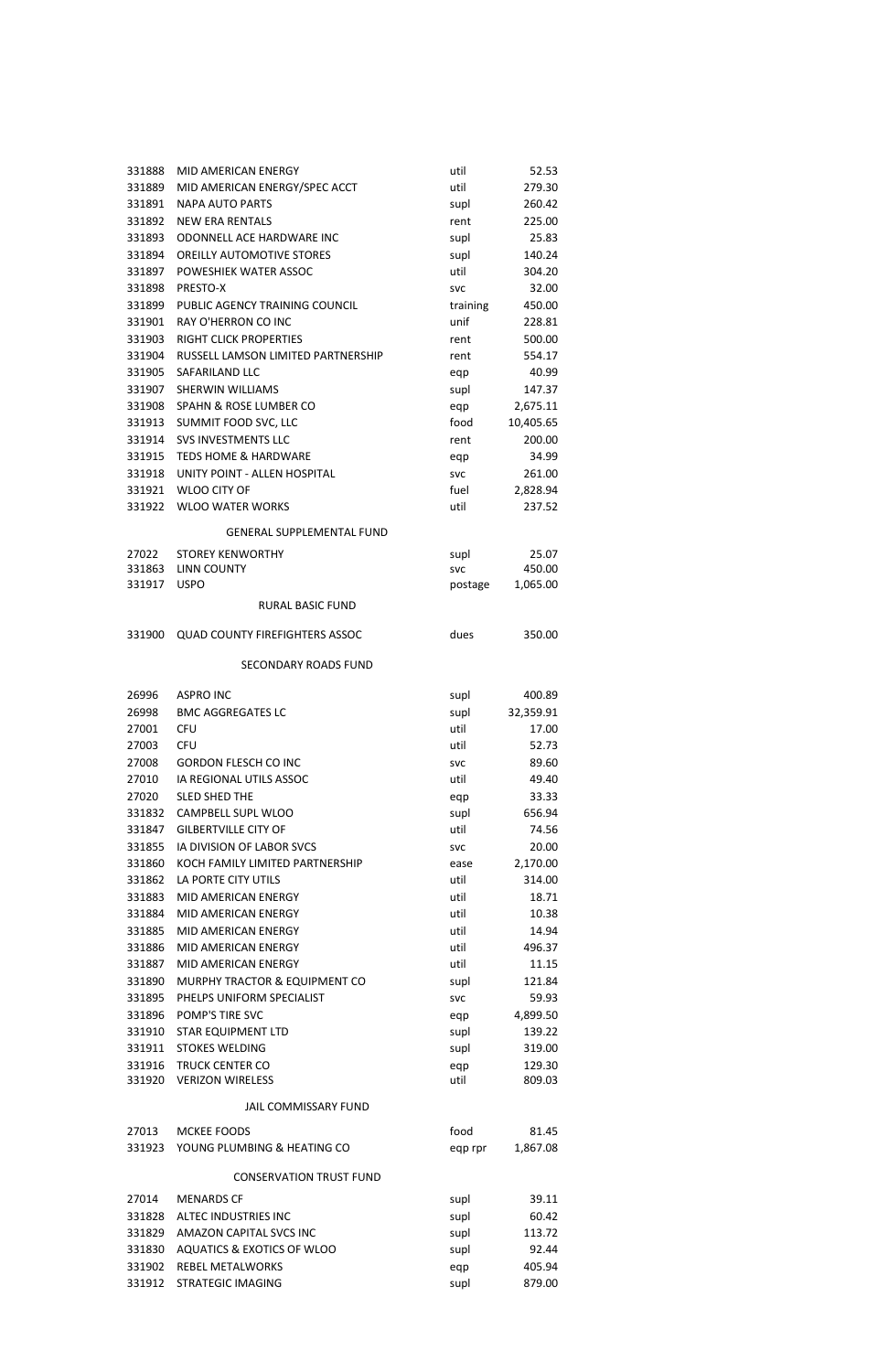#### RURAL SEWER FUND

AYES: Laylin, Little, Schwartz, Trelka, White. NAYS: None. Resolution adopted.

| 27023  | <b>URBAN SVCS LLC</b>             | util       | 1,617.20   |
|--------|-----------------------------------|------------|------------|
| 331869 | <b>MID AMERICAN ENERGY</b>        | util       | 18.87      |
| 331870 | MID AMERICAN ENERGY               | util       | 22.78      |
| 331871 | MID AMERICAN ENERGY               | util       | 21.00      |
| 331872 | MID AMERICAN ENERGY               | util       | 21.22      |
| 331873 | MID AMERICAN ENERGY               | util       | 18.06      |
| 331874 | MID AMERICAN ENERGY               | util       | 14.21      |
| 331875 | MID AMERICAN ENERGY               | util       | 16.04      |
| 331876 | MID AMERICAN ENERGY               | util       | 27.33      |
| 331877 | <b>MID AMERICAN ENERGY</b>        | util       | 19.91      |
| 331878 | MID AMERICAN ENERGY               | util       | 14.09      |
| 331879 | MID AMERICAN ENERGY               | util       | 14.67      |
| 331880 | MID AMERICAN ENERGY               | util       | 12.95      |
| 331881 | MID AMERICAN ENERGY               | util       | 17.76      |
| 331882 | MID AMERICAN ENERGY               | util       | 14.14      |
|        |                                   |            |            |
|        | <b>INS TRUST FUND</b>             |            |            |
| 26991  | <b>EBC</b>                        | ins        | 113.40     |
| 26993  | <b>NAVITUS HEALTH SOLUTIONS</b>   | ins        | 20,795.74  |
| 26995  | PREFERRED ONE INS CO              | ins        | 238,710.02 |
| 331825 | DELTA DENTAL PLAN OF IA           | ins        | 20,350.25  |
|        | E911 SVC COMMISSION FUND          |            |            |
| 26999  | <b>CDW GOVERNMENT INC</b>         | <b>SVC</b> | 2,179.08   |
| 27004  | <b>CFU</b>                        | util       | 102.50     |
| 27005  | EAST CENTRAL IA RURAL ELEC        | util       | 166.89     |
| 27017  | <b>RACOM CORP</b>                 | eqp        | 7,997.51   |
| 331837 | <b>CENTURYLINK</b>                | util       | 757.64     |
| 331867 | MID AMERICAN ENERGY               | util       | 189.84     |
| 331906 | <b>SERVPRO OF BHC</b>             | svc        | 780.00     |
|        | <b>EMERGENCY MGMT FUND</b>        |            |            |
| 331827 | ACCESS SYSTEMS LEASING            | <b>SVC</b> | 74.97      |
| 331831 | BERGANKDV TECHNOLOGY & CONSULTING | <b>SVC</b> | 2,370.00   |
| 331835 | <b>CENTURYLINK</b>                | util       | 69.59      |
| 331836 | <b>CENTURYLINK</b>                | util       | 550.58     |
| 331865 | MEDIACOM                          | util       | 206.90     |
|        | <b>CONS COMM CENT FUND</b>        |            |            |
| 331840 | <b>COURIER</b>                    | publ       | 29.92      |
| 331909 | <b>STAPLES CREDIT PLAN</b>        | supl       | 523.76     |
| 331919 | <b>US CELLULAR</b>                | util       | 46.16      |
|        | <b>CO ASSESSOR FUND</b>           |            |            |
| 27022  | <b>STOREY KENWORTHY</b>           | supl       | 2.25       |
| 27024  | <b>KOENIGSFELD THOMAS J</b>       | reimb      | 24.64      |
| 331829 | AMAZON CAPITAL SVCS INC           | supl       | 70.71      |

RECEIVE PROJECT UPDATES FROM DEPARTMENT HEADS/ELECTED OFFICIALS. County Engineer Cathy Nicholas said that gravel roads are sloppy after recent rains, but mile rock is being placed and one district is almost complete. She said there would be a public meeting at 6 pm on May 5 at the Dunkerton Public Library to discuss her recommendation that the closed Bennington Road bridge be demolished.

Human Resources Director Amanda Fesenmeyer said that open enrollment for employees wanting changes in their medical, dental or vision insurance has begun and will continue through May 31.

Conservation Director Mike Hendrickson said that county parks don't have enough seasonal employees for the first time in his career, and adjustments must be made.

Veterans Affairs Director Yolando Loveless listed a number of75 activities coming up for veterans and told about helping a veteran's widow get a substantial amount of backpay due to the veteran's exposure to Agent Orange.

Moved by Laylin, seconded by Schwartz that the MINUTES of the Board Meeting held April 26, 2022 be and are hereby approved as submitted. Motion carried.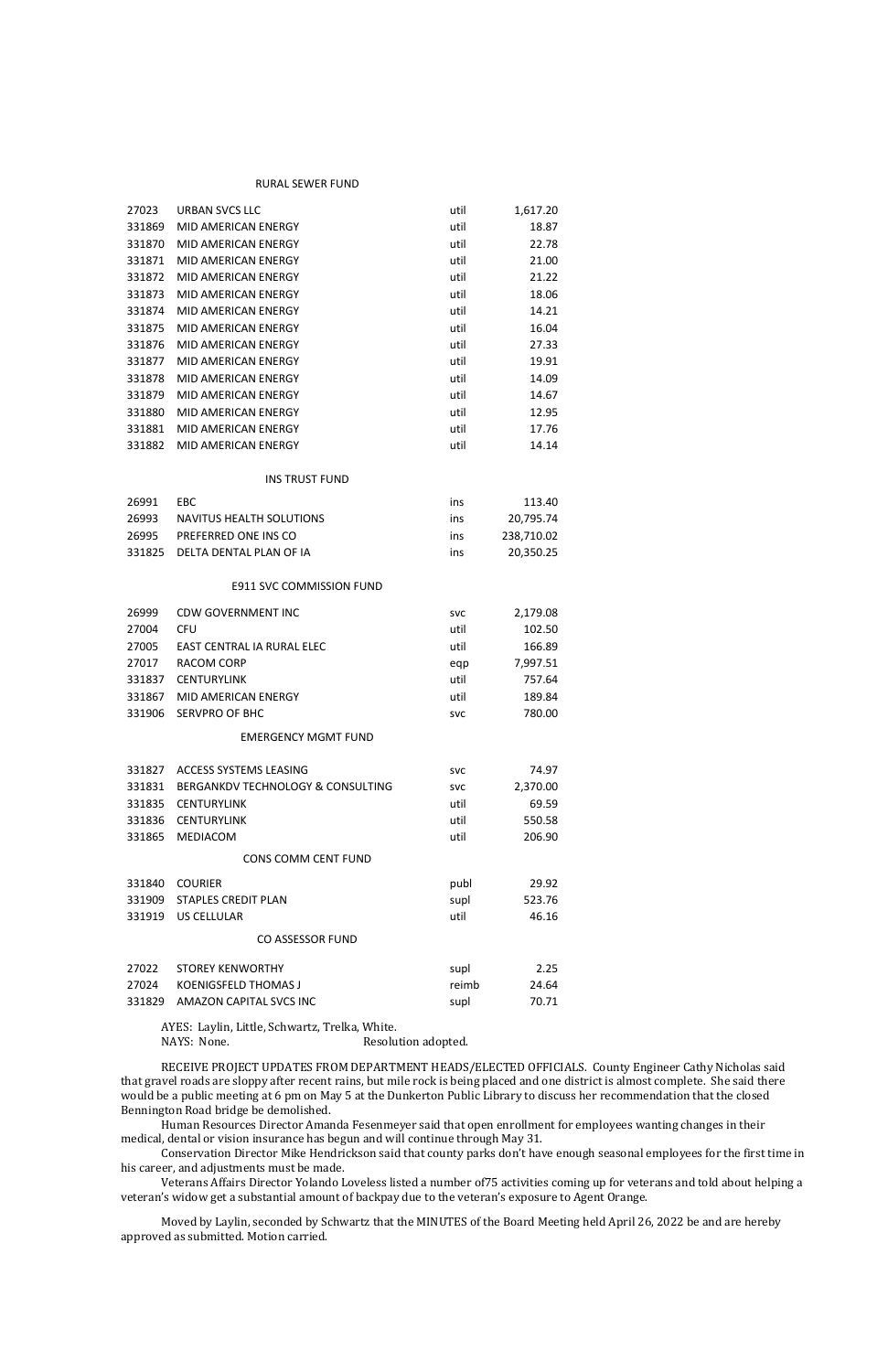# **CONSENT AGENDA**

- A. TO APPROVE, RECEIVE, PLACE ON FILE WITH THE COUNTY AUDITOR
	- 1. The Board of Supervisors APPROVE INTERGOVERNMENTAL JOURNAL ENTRIES, and that the County Auditor be authorized and directed to TRANSFER monies within the various funds as submitted. (None)
	- 2. The PAYROLL ADJUSTMENTS submitted by the various departments and the County Auditor be authorized and directed to adjust his records accordingly.

Schwartz moved the following RESOLUTION seconded by Laylin.

| <b>NAME</b>                            | <b>TITLE</b>                      |    | <u>TO</u> | <b>DATE</b> | <b>CHANGE</b>                  |
|----------------------------------------|-----------------------------------|----|-----------|-------------|--------------------------------|
| <b>SHERIFF, TONY THOMPSON</b>          |                                   |    |           |             |                                |
| DENTON, MICHAEL R                      | <b>MASTER CONTROL TECHNICIAN</b>  | Ś. | 22.52     | 4/25/2022   | <b>NEW HIRE</b>                |
| KLENZMAN, TYLER J                      | <b>DEPUTY SHERIFF</b>             | Ś. | 29.03     | 4/21/2022   | <b>TERMINATION PENDING</b>     |
| MCLAUGHLIN, MACI R                     | <b>BOOKING CLERK</b>              |    | 22.52     | 4/18/2022   | <b>NEW HIRE</b>                |
| <b>SCROGGINS, CHRISTIAN M</b>          | <b>DEPUTY SHERIFF</b>             |    | 29.03     | 4/17/2022   | SCHEDULE/SHIFT CHANGE          |
| VANDERHART, LANE D                     | CIVILIAN DETENTION OFFICER        | Ś. | 22.52     | 4/22/2022   | <b>TERMINATION PENDING</b>     |
| VANDIVER, JOSHUA A                     | <b>CIVILIAN DETENTION OFFICER</b> | Ś  | 22.52     | 4/28/2022   | SCHEDULE/SHIFT CHANGE          |
| <b>COUNTY ATTORNEY, BRIAN WILLIAMS</b> |                                   |    |           |             |                                |
| JACKSON, HEATHER                       | <b>ASSISTANT COUNTY ATTORNEY</b>  | \$ | 44.83     | 4/25/2022   | <b>COMPLETION OF PROBATION</b> |
| <b>INFORMATION TECHNOLOGY, AL YU</b>   |                                   |    |           |             |                                |
| <b>GRIMM, ANDREW S</b>                 | SECURITY ADMINISTRATOR            | \$ | 34.61     | 4/18/2022   | <b>NEW HIRE</b>                |
| <b>ENGINEER, CATHERINE NICHOLAS</b>    |                                   |    |           |             |                                |
| SNELL, ANTHONY M                       | LABORER / EQUIPMENT OPERATOR II   | Ś. | 25.40     | 4/17/2022   | <b>ANNUAL STEP INCREASE</b>    |
| VANDEEST, KENNETH D                    | LABORER / EQUIPMENT OPERATOR III  | Ś. | 27.65     | 4/29/2022   | <b>TERMINATION PENDING</b>     |
| WHITE, ANGELA                          | ACCOUNT SPECIALIST                | Ś. | 17.97     | 4/25/2022   | <b>COMPLETION OF PROBATION</b> |

- 3. The RECORDER'S REPORT OF FEES COLLECTED from Sandie L. Smith, County Recorder, for the period from January 1, 2022, through March 31, 2022.
- B. TO RECEIVE AND PLACE ON FILE WITH THE COUNTY AUDITOR
	- 1. The MANURE MANAGEMENT PLAN (MMP) update submitted by Kinger Cattle LLC Facility ID# 67718 located in Maxfield Township, Section twenty-seven thirty-four (27/34) at 2551 270th Street, Readlyn, in Bremer County with application in Black Hawk County pursuant to 567 Iowa Administrative Code §455B.
	- 2. The PERMIT FOR UTILITY WORK WITHIN THE RIGHT-OF-WAY for Aureon (INS), West Des Moines, Iowa for placement of an underground fiber utility on County right-of-way along Washburn Rd from Hess Road to Dysart Road as recommended by Catherine Nicholas, County Engineer.

AYES: Laylin, Little, Schwartz, Trelka, White.

NAYS: None. Resolution adopted.

#### **CONSENT AGENDA ENDS**

Trelka moved the following resolution seconded by Laylin.

Whereas nearly 3.2 million nurses in the United States comprise our nation's largest health care profession;

Whereas the depth and breadth of the registered nursing profession meets the different and emerging health care needs of the American population in a wide range of settings;

Whereas a renewed emphasis on primary and preventive health care will require the better utilization of all our nation's registered nursing resources;

Whereas more qualified registered nurses will be needed in the future to meet the increasingly complex needs of health care consumers in this community;

Whereas the depth and breadth of the registered nursing profession has faced unprecedented times that most of us never imagined;

Whereas the cost-effective, safe, and quality health care services provided by registered nurses will be an ever more important component of the U.S. health care delivery system in the future;

Whereas nurses demonstrate courage, compassion, dedication, and leadership in caring for our impacted communities, at great risk and personal sacrifice;

Whereas The American Nurses Association has declared the week of May 6-12 as National Nurses Week in recognition of the professional integrity and essential value of our nursing workforce, now therefore

Be it resolved, the Board of Supervisors have declared the week of May 6-12, 2022, as National Nurses Week in Black Hawk County, Iowa.

Health Department Deputy Director Kaitlin Emrich reach the resolution.

AYES: Laylin, Little, Schwartz, Trelka, White.

NAYS: None. Resolution adopted.

Moved by Trelka, seconded by Laylin that the Black Hawk County Board of Supervisors authorize the County Auditor to destroy the following: Payment Invoices (FY2017 - FY 2018) and Board Minutes-Rough Drafts (7/1/14 – 6/30/15). Motion carried.

Schwartz moved the following resolution seconded by Trelka.

BE IT HEREBY RESOLVED that the REQUEST FOR PURCHASE OF CAPITAL EQUIPMENT submitted by Al Yu, Information Technology Director, be approved and direct the Chair to sign for same: to purchase 5 Fortinet Firewalls for \$70,800.00 from CDWG. (Original Estimated Cost: \$84,000).

| Vendor:     | Cost:       |
|-------------|-------------|
| CDWG        | \$70,800.00 |
| ConvergeOne | \$78,641.91 |
| Sterling    | \$99,048.62 |